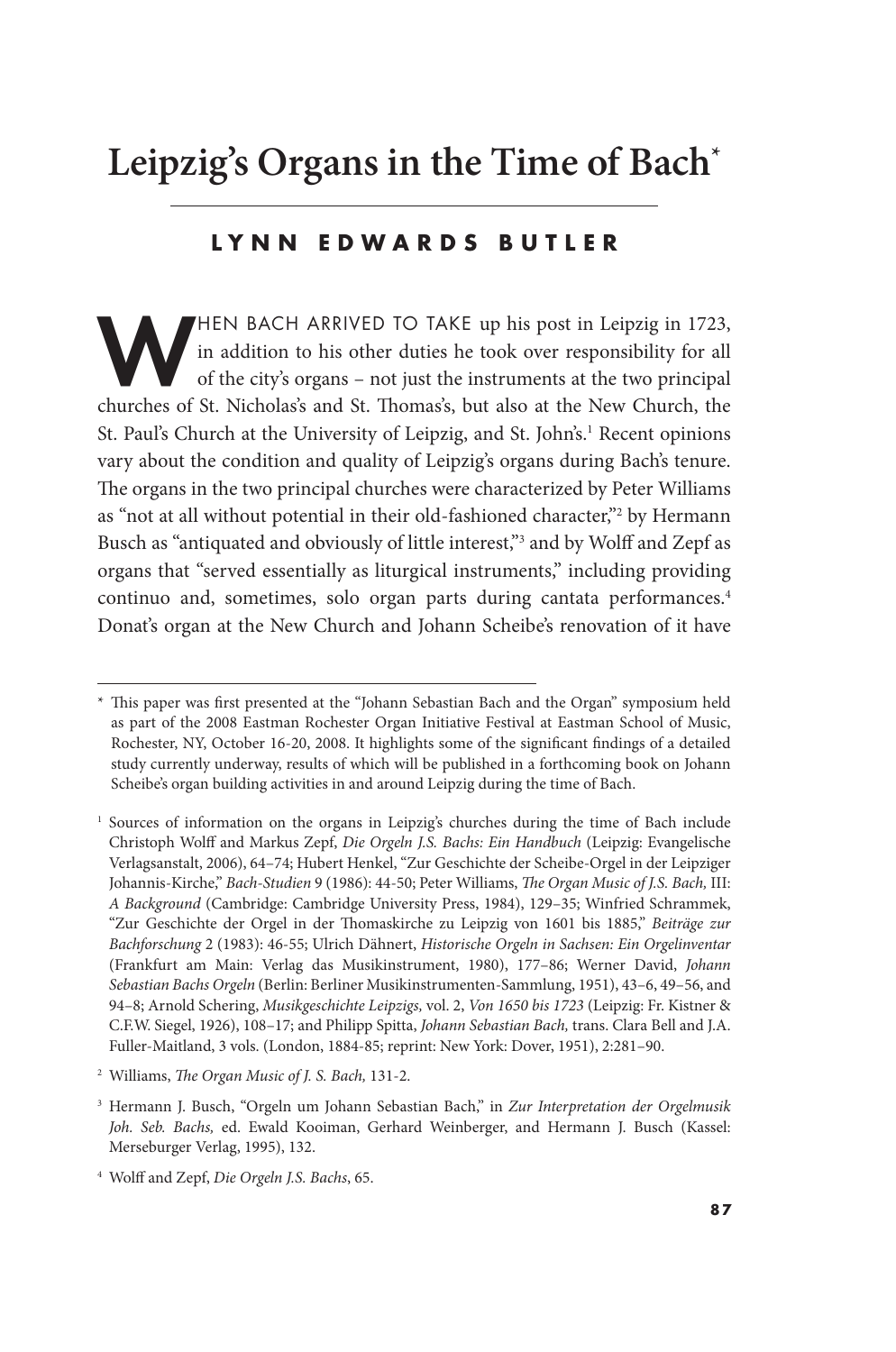| Church/<br>organ           | Work                                           | Cost<br>(talers) | Year        | <b>Builder</b> | <b>Examiner(s)</b>         |
|----------------------------|------------------------------------------------|------------------|-------------|----------------|----------------------------|
| University<br>(St. Paul's) | partly new,<br>partly rebuilt                  | 2996             | $1710 - 16$ | Scheibe        | Bach                       |
| St. Thomas's               |                                                |                  |             |                |                            |
| large organ                | renovation                                     | 390              | 1720-22     | Scheibe        | Kuhnau and ?               |
|                            | repair                                         |                  | 1730        | Scheibe        | Bach and Görner?           |
|                            | repair                                         | 200              | 1747        | Scheibe        | Bach and Görner            |
| small organ                | repair                                         | 9                | 1720-21     | Scheibe        | Kuhnau and?                |
|                            | repair                                         | 15               | 1727-28     | Hildebrandt    | Bach and ?                 |
| New Church                 | renovation                                     | 850              | $1721 - 22$ | Scheibe        | Schott, Görner,<br>Gräbner |
| St. Nicholas's             | renovation                                     | 600              | 1724-25     | Scheibe        | Bach and ?                 |
| St. John's                 | newly<br>built using<br>some older<br>material | 625              | 1741-43     | Scheibe        | Bach and<br>Hildebrandt    |

**Table 1**  Organ Building Activity in Leipzig, 1710-c1745

generally been ignored by commentators, while Scheibe's new organs at the University and St. John's have interested organists and scholars primarily because they were tested by Bach. Because Bach's reports on Scheibe's organs have most often been read as negative, Scheibe has been judged as, at best, a mediocre builder. According to Williams, the University organ's disposition lacks focus; Busch calls it "individualistic" and "very personal," in spite of the fact that ever since Spitta, whose biography of Bach was published in 1873–80, writers have raised the possibility that the University organ may have been used by Bach for teaching and for performing his own works.

Surprisingly, little is known for certain about the dispositions of the organs in Leipzig's principal churches during Bach's tenure as cantor. For the organs at St. Nicholas's and St. Tomas's we rely on dispositions that were published in the period *ca*. 1694 to 1714 by Leipzig's city historian Johann Jacob Vogel.<sup>5</sup> The

 5 See Spitta, *Johann Sebastian Bach*, 2:282-6.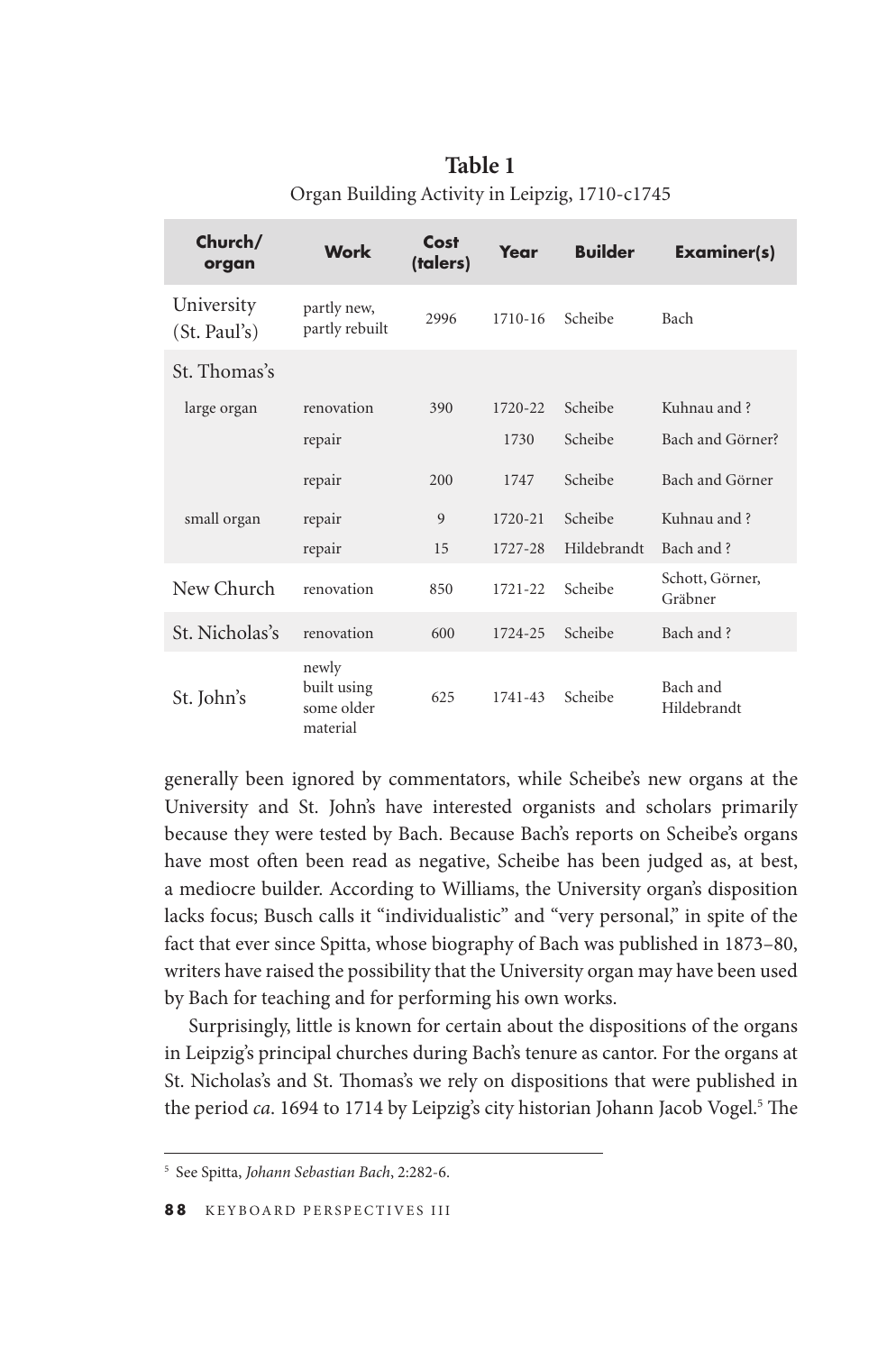disposition of the St. Paul's organ was documented in 1718 by Christoph Ernst Sicul, the University's historian.<sup>6</sup> For the disposition of the organ in the New Church we rely on the contract made with the Donats in 1703.<sup>7</sup> Throughout the literature, beginning with Spitta and continuing through Schering, David, Dähnert, Schrammek, Williams, and Wolf/Zepf, it has been assumed that these versions of the dispositions prevailed throughout Bach's tenure as cantor — that is, that there were no stop alterations made to Leipzig organs during the approximately fifty years between *ca*. 1700 and *ca*. 1755, when the St. Thomas organ was renovated.

But comparison of dispositions from diferent time periods and my study of archival records suggest that disposition changes were indeed made, and that these changes likely occurred during repairs or renovations carried out by Johann Scheibe, a builder valued and praised by his contemporaries who either newly built or renovated all of Leipzig's most important organs in the period from roughly 1710 to 1745 (see Table 1). As a result, Leipzig's organs during Bach's tenure were essentially "Scheibe organs." While their dispositions varied widely, the new and renovated organs refected both the musical requirements and the musical tastes of the time. Importantly, Scheibe's work was valued and praised by his contemporaries.

#### **The University or St. Paul's Organ**

The new organ for the University of Leipzig's church of St. Paul's was built as part of a complete renovation of the building afer the university began holding regular Sunday worship services in 1710. At frst the plan was simply to have Scheibe move the old organ to a new location on a west-end balcony and renovate it; cantor Johann Kuhnau and St. Nicholas organist Daniel Vetter recommended building a new case with no Rückpositiv, expanding the organ's short-octave compass, improving the wind supply, and rebuilding the Pedal reeds.<sup>8</sup> (The Posaune 16' was to be built with wooden resonators and to be voiced so that it would have the proper penetrating efect, just like the one Zacharias Thayssner had built for St. Nicholas's in 1692-94.) Adam Orazio Casparini of

 6 See Werner Neumann and Hans-Joachim Schulze, eds., *Schrifstücke von der Hand Johann Sebastian Bachs* (Kassel: Bärenreiter, 1963 and 1982), 160-61 (hereafer *Bach-Dokumente* 1).

 7 Schering, *Musikgeschichte Leipzigs*, 117; see also Andreas Glöckner, "Die Musikpfege an der Leipziger Neukirche zur Zeit Johann Sebastian Bachs," *Beiträge zur Bach-Forschung* 8 (1990): 20.

 8 Johann Kuhnau and Daniel Vetter, Memorandum dated September 25, 1710, Universitätsarchiv Leipzig (UAL), Rep II/III/B/I 5, fols. 1r-7v.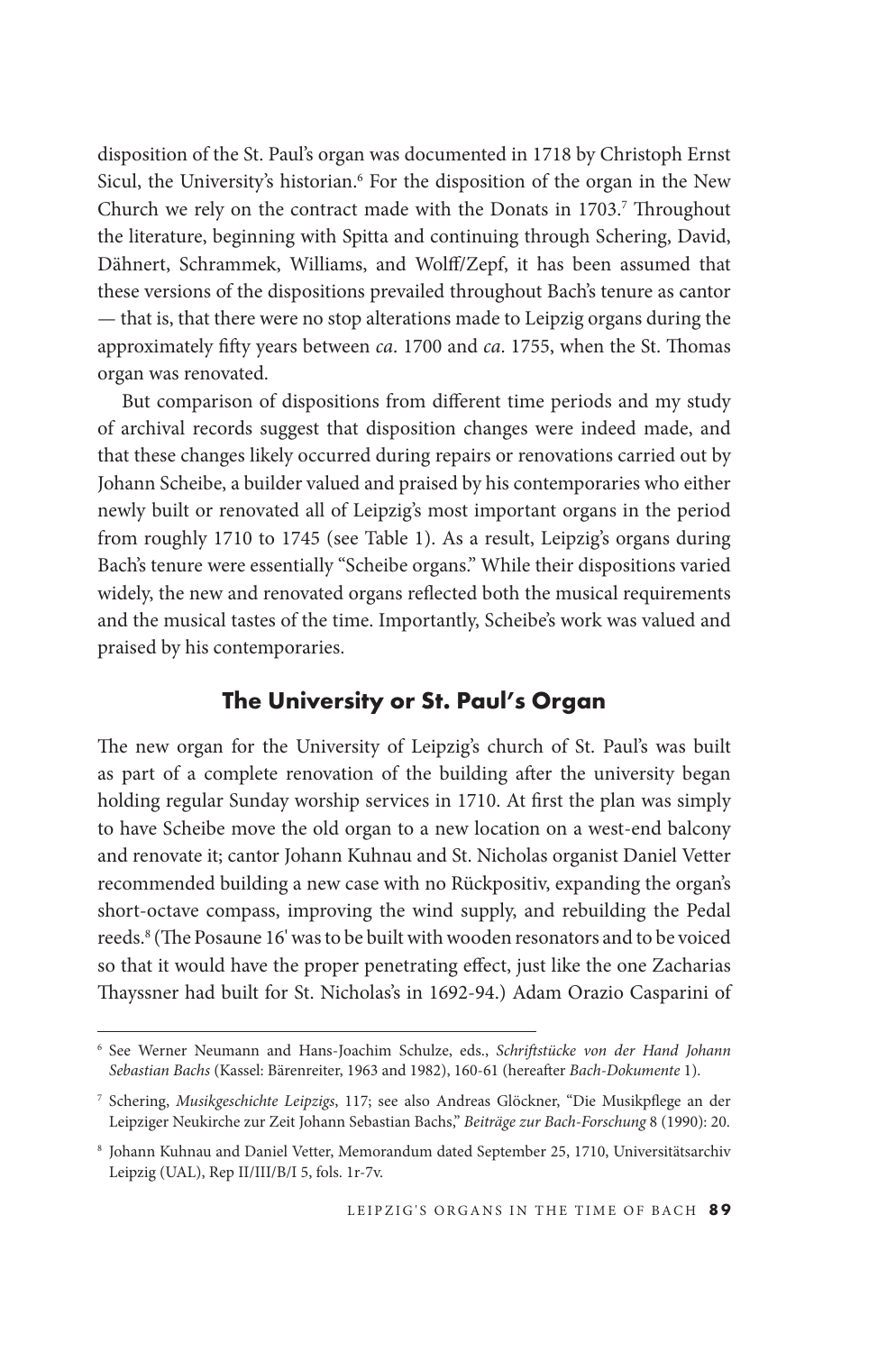Breslau was consulted and may have provided a façade design, a disposition, or comments on a proposed disposition.9 Also, Gottfried Silbermann proposed that the University build a totally new organ, a plan supported by Kuhnau but severely criticized by Vetter.<sup>10</sup> After Silbermann's plan was rejected, the rebuilding project was put under the supervision of Vetter.<sup>11</sup>

Scheibe executed the work, which eventually included expanding the disposition from 37 to 54 stops (including six transmissions), in two building phases, the first from September 1710 to October 1712, the second, after a threeyear hiatus, from May 26, 1715 to November 4, 1716. The result is described by Johann Adolph Scheibe, who dedicated the 1738 edition of *Critische Musicus*  to his father: "The large organ in the university church in Leipzig demonstrates so much that is distinctive that even foreigners visit and hear it with immense wonder. The splendor, the force, and the exceedingly comfortable and harmonious temperament of this large instrument and all the other organs built by him demonstrate extensive experience and no ordinary skill."<sup>12</sup> According to Vetter, examiner Johann Sebastian Bach, who had found no major defects, "could not laud and praise [the organ] enough, especially its rare stops, which are of new construction and not to be found in many organs."13 Scheibe himself claimed that there was one stop alone that "no organ builder could build for less than 100 talers $"^{14}$  — no doubt a reference to his famous "Viol di gamb naturell," which was identifed as "the rarest register in the organ" in a contemporary [account.15](https://account.15) A later source describes a number of the organ's unusual stops,

<sup>11</sup> Daniel Vetter, Memorandum dated January 28, 1718, UAL, Rep II/III/B/II 5, fols. 73r-76r.

 9 Record of expenses, 1710-12, UAL, Rep II/III/B 1 6, fol. 224. Burgemeister assumes Casparini provided the disposition, but the relevant entry says only that he was paid "on account of the organ drawing that had been sent." Ludwig Burgemeister, *Der Orgelbau in Schlesien* (Frankfurt am Main: Verlag Wolfgang Weidlich, 1973), 137.

 10 Daniel Vetter, Memorandum dated November 24, 1710, UAL, Rep II/III/B/II 6, fols. 9r–10v; and Gottfried Silbermann, Proposal dated November 27, 1710, UAL, Rep II/III/B/II 6, fols. 11r–16v.

<sup>&</sup>lt;sup>12</sup> Johann Adolph Scheibe, *Der Critische Musicus, Erster Theil* (Hamburg: Thomas von Wiering's Heirs, 1738), unnumbered introduction: "Die grosse Orgel in der academischen Kirche zu Leipzig zeiget so viel sonderbares, daß sie auch von den Ausländern mit gröster Verwunderung gesehen und gehöret wird. Die Pracht, der Nachdruck und die überaus bequeme und wohlklingende temperatur dieses grossen Werks und aller andern von Ihm erbauten Orgeln zeigen die gröste Erfahrung und keine gemeine Geschicklichkeit."

 <sup>13</sup>*Bach-Dokumente* 1, 87.

 14 Johann Scheibe, memorandum, undated, UAL, Rep II/III/B II 5, fol. 68r.

 15 Christoph Ernst Sicul, *Anderen Beylage zu dem Leipziger Jahrbuche, aufs Jahr 1718* (Leipzig, 1718), 60.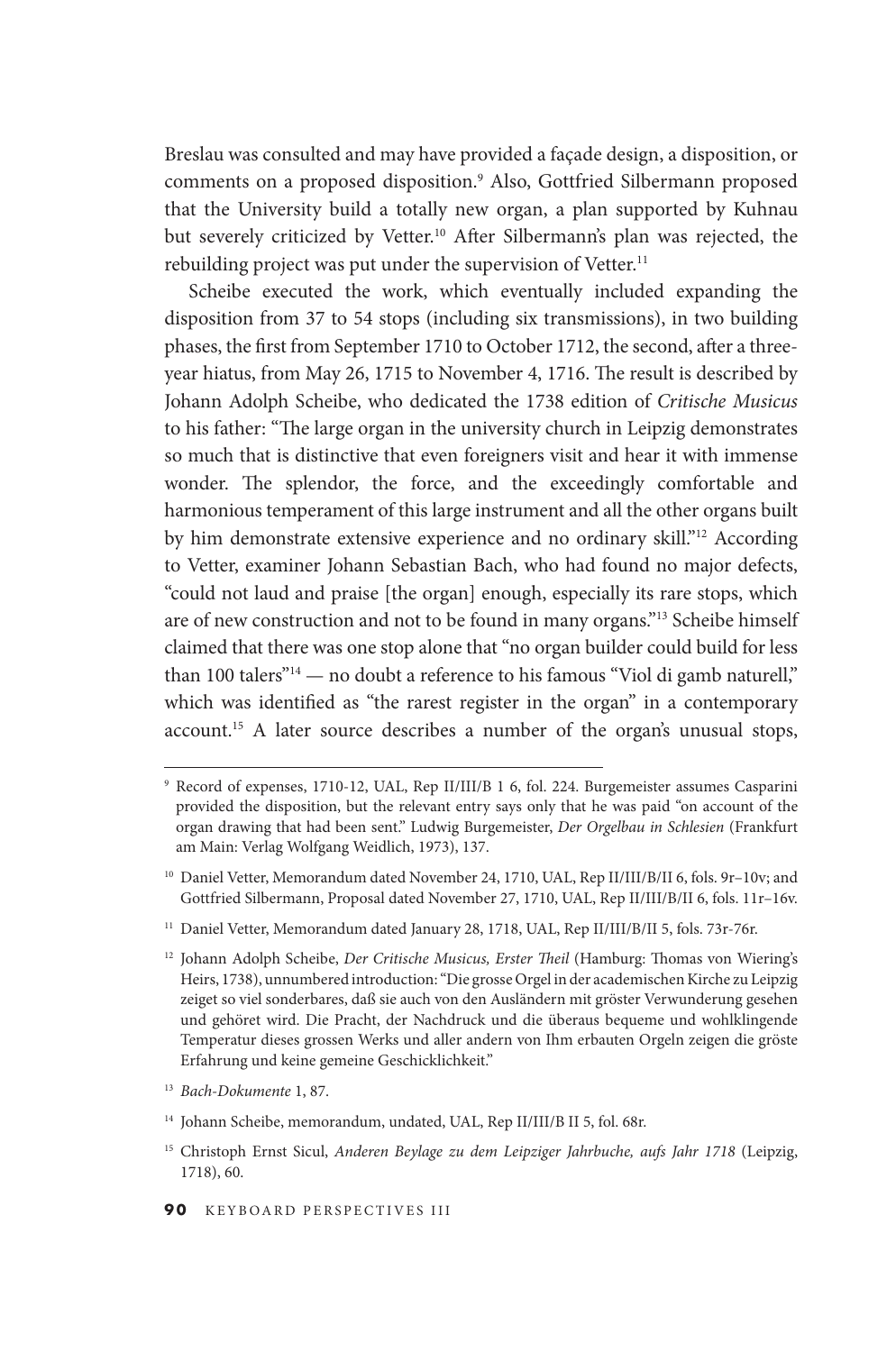including Chalumeau, Flûte d'Allemagne (traverso), and [Sertin.16](https://Sertin.16) Scheibe's transmissions were also noteworthy to his contemporaries, as we know from an article on his inventions that appeared in a contemporary journal.<sup>17</sup>

Signifcantly, University of Leipzig memoranda make it clear that in bringing attention to certain problems with the organ in his examination report, Bach was not so much criticizing the organ as he was confrming the challenges and restrictions Scheibe had been forced to deal with: a case design (from Casparini?) that resulted in an inner layout that was too crowded, an order from the University not to build more reed stops because they would require regular maintenance, and the University's refusal to act on Scheibe's recommendation that the lower part of the new window be covered in order to protect the organ. Further, Bach supported Scheibe's request to be paid for work he had done over-and-above the contract by writing into his report to the University that Scheibe would honor the one-year guarantee he had willingly provided, but only if the University promptly and fully met his demands.<sup>18</sup>

### **The New Church Organ**

Church services had been held in the New Church since 1699. When the new organ by Christoph Donat and his son was completed fve years later, Georg Philipp Telemann was appointed organist and Director of Music and charged with establishing a modern church practice that would appeal not only to Leipzig citizens but also to the many visitors who attended the three annual trade fairs. (Telemann was succeeded a year later by Melchior Hoffmann.) Scheibe's rebuild of Donat's organ at the New Church was undertaken just seventeen years afer the new organ had been built. (By this time the music director was Georg Balthasar Schott.)

Officially labeled "a major repair," this renovation resulted in what was essentially a new organ. The wind supply was enlarged and improved and new chests were built for the Hauptwerk and Pedal divisions. All of the pipework was re-scaled (widened), re-voiced, and re-tuned, and a number of stops were altered, replaced, or newly built. The playing action was improved and the Pedal was made independent and able to be coupled to either manual division

<sup>&</sup>lt;sup>16</sup> Paul Smets, ed., *Orgeldispositionen: eine Handschrift aus dem XVIII. Jahrhundert, im Besitz der Sächsischen Landesbibliothek, Dresden* (Kassel: Bärenreiter, 1931), 43.

 <sup>17</sup>*Neue Zeitungen von gelehrten Sachen* 18 (1732): 833.

<sup>&</sup>lt;sup>18</sup> These difficulties are discussed in various memoranda written by Scheibe to the University authorities in the period November 4, 1716, to December 28, 1718.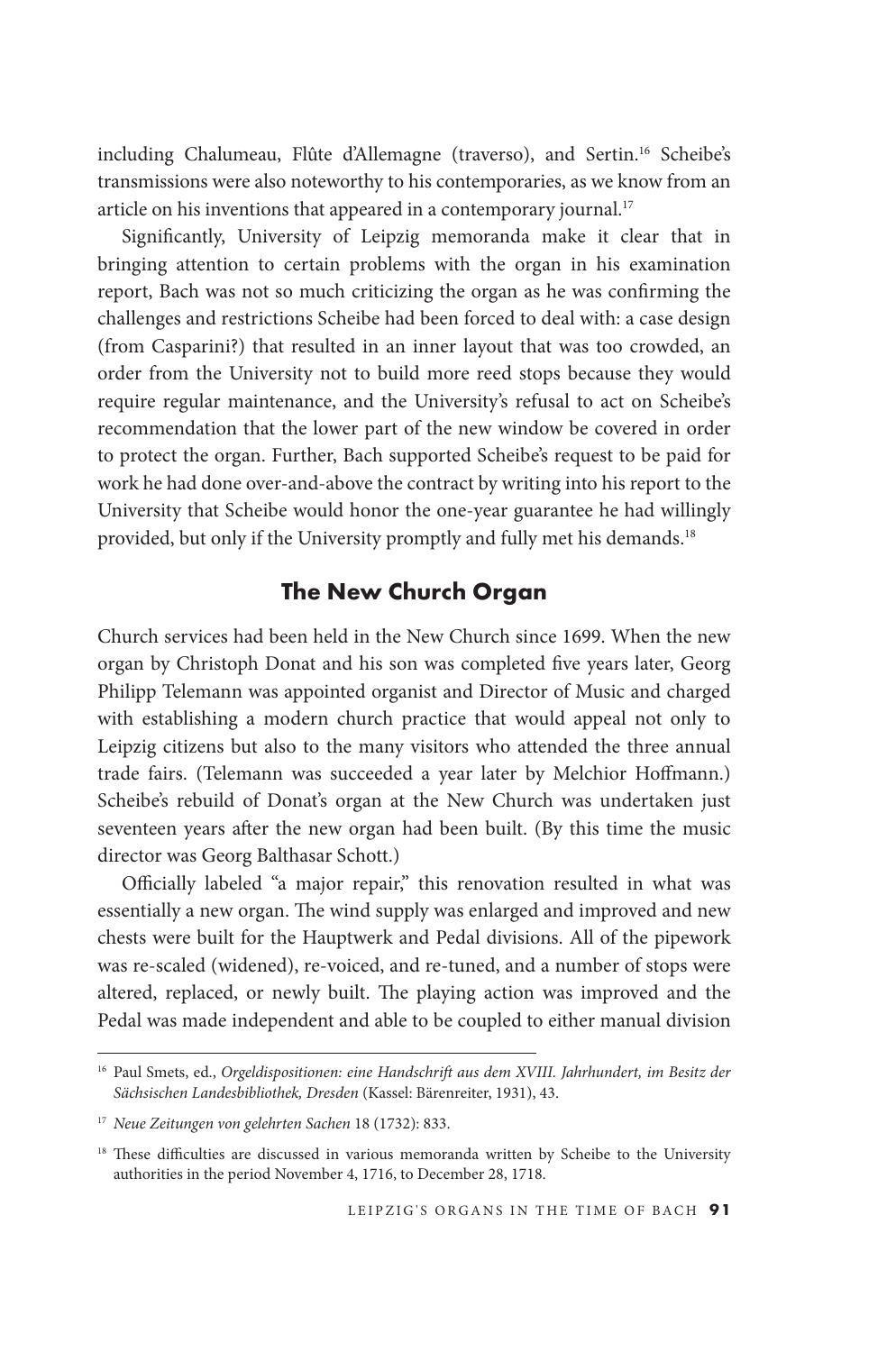| Table 2                                     |
|---------------------------------------------|
| Organs of Leipzig: Disposition Comparisons* |

| <b>NEW CHURCH:</b><br><b>Donats, 1704</b> | <b>Scheibe renovation, 1721-22</b>          |
|-------------------------------------------|---------------------------------------------|
| <b>Unterwerk</b>                          |                                             |
| Spielflöte 8'                             | Gemshorn 8'                                 |
|                                           | Tertia 1-3/5', tin                          |
| Mixtur IV, metal                          | Mixtur VI, tin                              |
| <b>Oberwerk</b>                           |                                             |
| Nasat 3'                                  | Klingend Gedackt 4'<br>"for continuo"       |
|                                           | Sesquialtera II, tin                        |
| Spitzflöt 1'                              | Rausch Zimbel II $(1\frac{1}{3} + 1)$ , tin |
| Cimbel III, metal                         | Mixtur III 1', tin                          |
| Vox humana 8'                             | Sordino 8'                                  |
| Pedal                                     |                                             |
| Schalmey 4'                               | Cornet 2'                                   |

| ST. THOMAS, large organ:<br>c1700 | Before the rebuild of 1755-57 |
|-----------------------------------|-------------------------------|
| Hauptwerk                         |                               |
| Spiel-Pfeiffe 8'                  | Gems Horn 8'                  |
| Sesquialtera II                   | Tertia III 1-3/5'             |
| Mixtur VI/VIII/X                  | Mixtur VIII 2'                |
| <b>Brustwerk</b>                  |                               |
| Sequialtera II                    | Tertia 1-3/5'                 |
| Rückpositiv                       |                               |
| Lieblich Gedackt 8'               | Grob Gedackt 8'               |
| Violin 2'                         | Super Octava 2'               |
| Rauschquinte II                   | Sesquialtera II 1-1/3'        |
| Schallflöt 1'                     | Tertia 1-3/5'                 |
| Mixtur IV                         | Mixtur III 1'                 |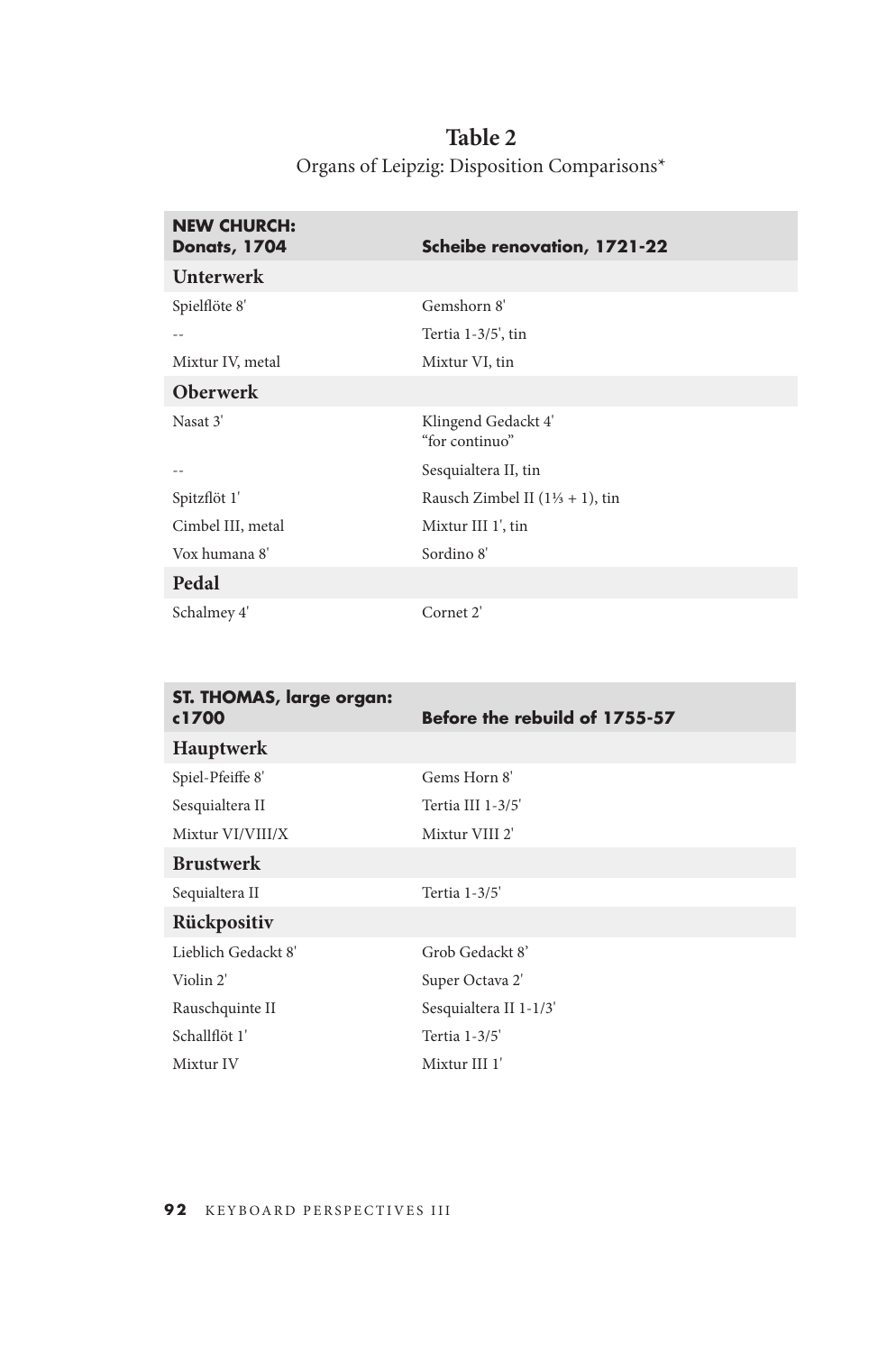#### **Table 2**

(continued)

| ST. NICHOLAS,<br>Thayssner organ, 1692-94 | <b>Disposition as recorded</b><br>by J.A. Silbermann, 1741 |
|-------------------------------------------|------------------------------------------------------------|
| Hauptwerk                                 |                                                            |
| Waldflöte 2'                              | Waldflöte 4'                                               |
| <b>Brustwerk</b>                          |                                                            |
| Quinta 3'                                 | Quinte $1-1/3'$                                            |
| Sesquialtera 1-3/5'                       | Sesquialtera [?]                                           |
| Mixtur III                                | Mixtur <sup>[?]</sup>                                      |
| Rückpositiv                               |                                                            |
| Viola da Gamba 4'                         | Nazard 2-2/3'                                              |
| Quinta 3'                                 | Quinte $1-1/3'$                                            |
| Sesquialtera 1-3/5'                       | Sesquialter. [?]                                           |
| Mixtur IV                                 | Mixtur. $[?]$                                              |
|                                           |                                                            |

| ST. THOMAS,<br>small organ, c1700 | Scheibe's list of stops, 1740 |
|-----------------------------------|-------------------------------|
| <b>Oberwerk</b>                   |                               |
| Rauschquinte II 3'                | Quinta 2-2/3'                 |
| Mixtur IV-X                       | Mixtur III                    |
| Rückpositiv                       |                               |
| Sesquialtera II                   | Sesquialter                   |

*\** Note: *Only discrepancies or changes relevant to the discussion in this article are included in this chart.* 

(it had previously been permanently coupled to the [Hauptwerk\).19](https://Hauptwerk).19)

In their glowing examination report, the Leipzig organists particularly stressed Scheibe's success with the Oberwerk's Viol' di Gamba, noting that Scheibe had used his "unique organ builder's skill" to imbue it with its proper gamba-like tone. They also praised the re-voiced Gedackts, now especially good for playing continuo – "graceful" is the term they use – and noted that the new mixtures and mutations made with an alloy of 87.5% tin provided the

<sup>&</sup>lt;sup>19</sup> Contract with Johann Scheibe dated December 19, 1721, Stadtarchiv (StA) Leipzig, Rechnung der Neuen Kirche, 1721–22, Lit: A, fols. 49–60.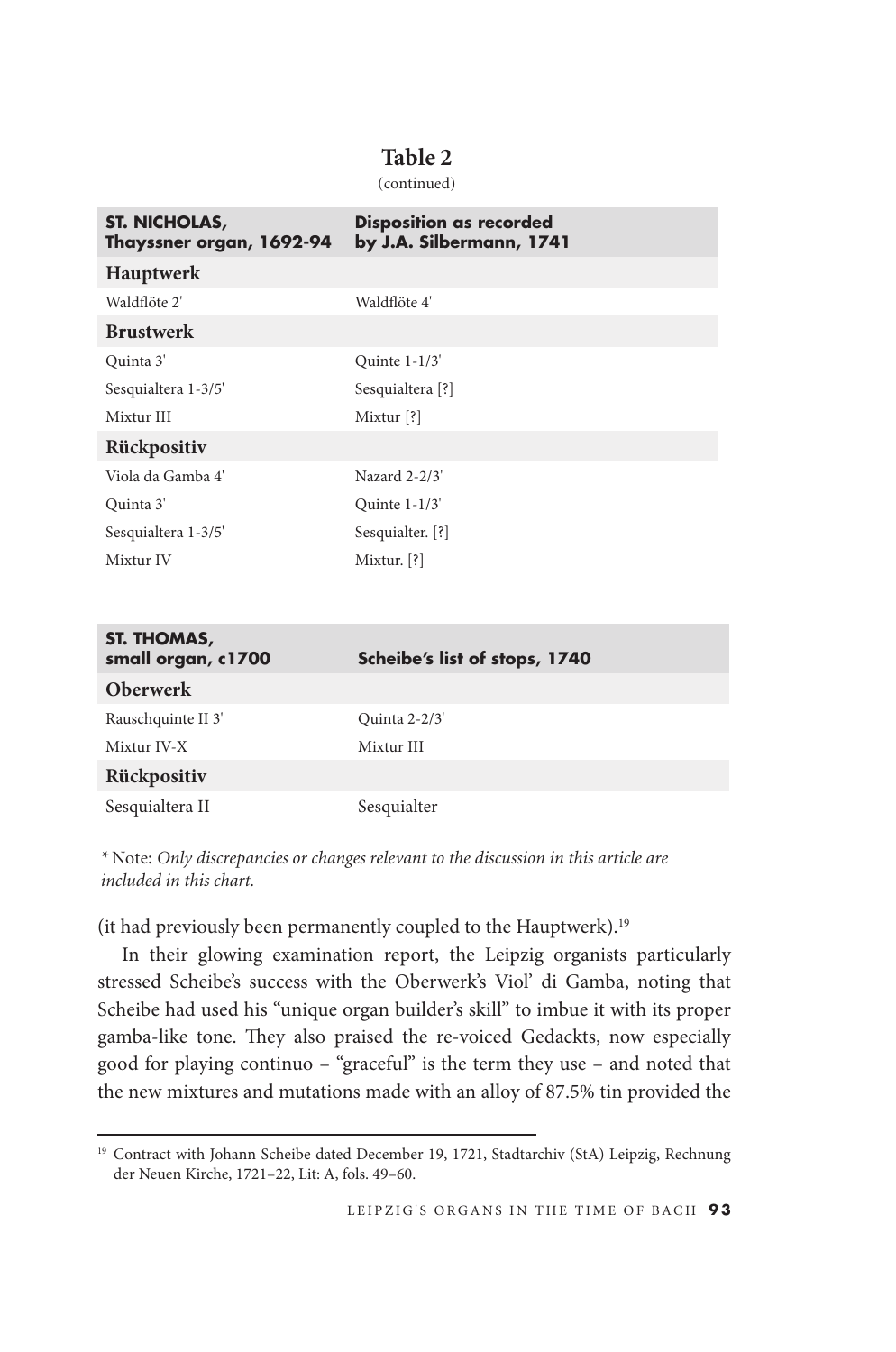organ with the "proper penetrating and cutting tone."20

As for disposition changes (see Table 2), in the Hauptwerk the four-rank Mixtur was replaced with a six-rank Mixtur, and a Tierce 1-3/5' was added as an independent stop, making it possible to add the third rank to the plenum registration and also to compose a principal chorus with independent ranks extending from 8' to 1', with or without the Tierce. There were also mixture stops added to the Oberwerk division: a completely new Sesquialtera II, Rausch Zimbel II  $(1\frac{1}{3}$ ' + 1'), and a new three-rank Mixtur. New stops included the Sordino or Sertin, a mild reed that had been built by Scheibe for the frst time in the University organ.

Scheibe's examiners praised and recommended him highly:

As we noted above when we gave witness that he had fulflled the contract and had brought the organ into better condition than anyone in the beginning could have hoped, once again we would like to emphasize that to repair an organ made by another master requires greater skill than building a new one ... [Mr. Scheibe] carried out his work with great satisfaction, not only here, but also last year in the repair at St. Thomas's.<sup>21</sup>

The examiners' only regret was that even after new resonators, shallots and tongues, the Posaune 16', although adequate for an eight-foot organ, still was not as penetrating as they would have liked.

#### **The Large Organ at St. Thomas's**

Scheibe's renovation at St. Thomas's took place in 1720-22, at the same time as a new Baroque altar and gilded crucifx were commissioned for the church. Scheibe was hired to build four new bellows and fully repair the large organ, but his fee was later increased from 300 to 390 talers when it was agreed he should also build 400 new pipes "for the mixture" (*400 neue zur* Mixtur *gehörigen Pfeifen* – a phrase I discuss below).<sup>22</sup> In 1730 Scheibe strengthened the Posaune 16', set or re-set the temperament, and thoroughly tuned the [organ.23](https://organ.23) In 1739–

 20 Georg Balthasar Schott, Christian Gräbner, and Johann Gottlieb Görner, Examination Report dated November 8, 1722, StA Leipzig, Rechnung der Neuen Kirche, 1721–22, Lit: A, fols. 61–8.

 21 Examination Report 1722, fols. 64–5.

 22 StA Leipzig, Rechnung der Kirchen zu St. Tomæ in Leipzig, 1720–21, fol. 42; Rechnung der Kirchen zu St. Thomæ, 1721-22, fol. 46.

 23 Johann Scheibe, Memorandum dated February 27, 1730, StA Leipzig, IX A 2, fol. 70. Quoted in Bernhard Friedrich Richter, "Über Seb. Bachs Kantaten mit obligater Orgel," *Bach-Jahrbuch* 5 (1908): 52–3.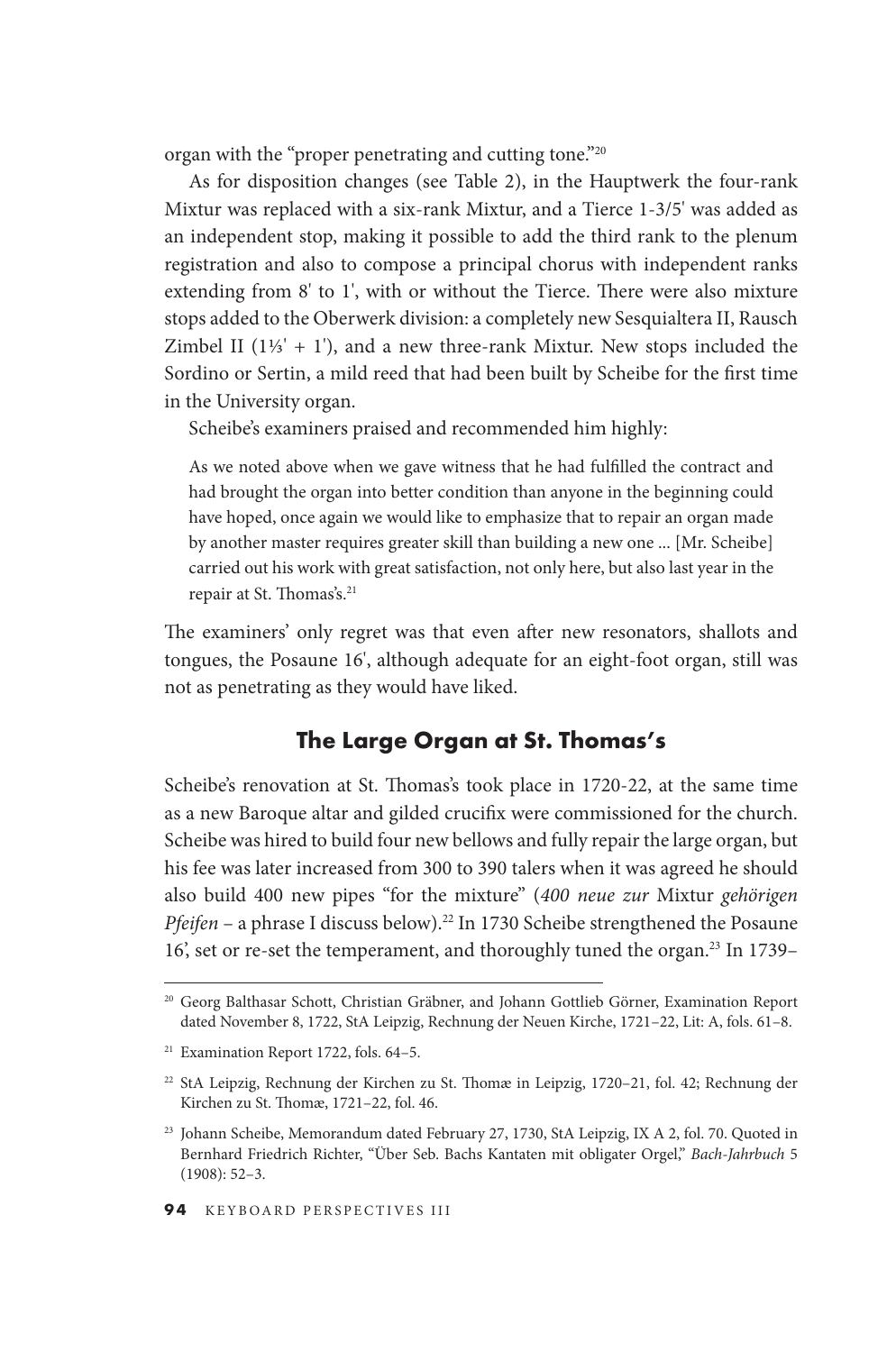40 he replaced the 24-note  $(CD - c^1)$  pedalboard.<sup>24</sup> And after an especially hot summer in 1746, Scheibe did a thorough repair of the organ in the Trinity season of 1747. Windchests and all the pipework were thoroughly cleaned and repaired, manual couplers were repaired, and all of the pipework was re-voiced and tuned.<sup>25</sup>

There is nothing in the 1747 contract about any pipes or stops being altered or replaced, and, as noted in the introduction, it has always been assumed that Scheibe's work in 1720–22, for which we have no contract, also did not result in disposition changes. There are at least two reasons why I believe we cannot make this assumption. First, as the contract and report of Scheibe's renovation of the New Church organ demonstrates, major rebuilds or renovations could be very thorough – one might even say invasive. Renovations routinely included strengthening wind supplies, altering or replacing stops, re-voicing, and even re-scaling. Also, the New Church renovation report refers to Scheibe's work at St. Thomas's, which the authors seem to have viewed as a similar project.<sup>26</sup> Second, while none of the relevant contracts or examination reports appear to have survived, by comparing the disposition in  $1757<sup>27</sup>$  after Johann Christian Immanuel Schweinefeisch's renovation, with the disposition from *ca*. 1700, and taking into account the stops we know were newly built by Schweinefeisch, we discover a number of discrepancies, or tonal differences (see Table 2). As Scheibe's renovation in 1720-22 was, as far as we know, the only one that involved any changes to pipework, it seems possible – maybe even probable – that Scheibe made these changes.

Because so many of the changes involve the organ's mutations and compound stops, it is worth considering what might have been meant by "*400 neue zur* Mixtur *gehörigen Pfeifen.*" We know from Johann Friedrich Agricola that the term *Mixturwerke* was used to refer to principal stops that produce "a ffh or a third, or both of these together, or an entire chord on one note" – in other words, Quints, tierces, Sesquialteras, tertians, and mixtures of various kinds.<sup>28</sup> The term *Mixturen* is used in this way by the organists who wrote the

<sup>&</sup>lt;sup>24</sup> StA Leipzig, Rechnung der Kirchen zu St. Thomæ in Leipzig, 1739–40, fol. 50.

<sup>&</sup>lt;sup>25</sup> The contract is published as Appendix B, no. 8 (pp. 305–7) in Spitta, *Johann Sebastian Bach*.

 26 StA Leipzig, Rechnung der Neuen Kirche, 1721–22, fol. 65.

 27 StA Leipzig, Riemer-Chronik, vol. 3, 1048.

 28 Quentin Faulkner, "Information on Organ Registration from a Student of J.S. Bach," *Te American Organist* 27 (1993): 58-63.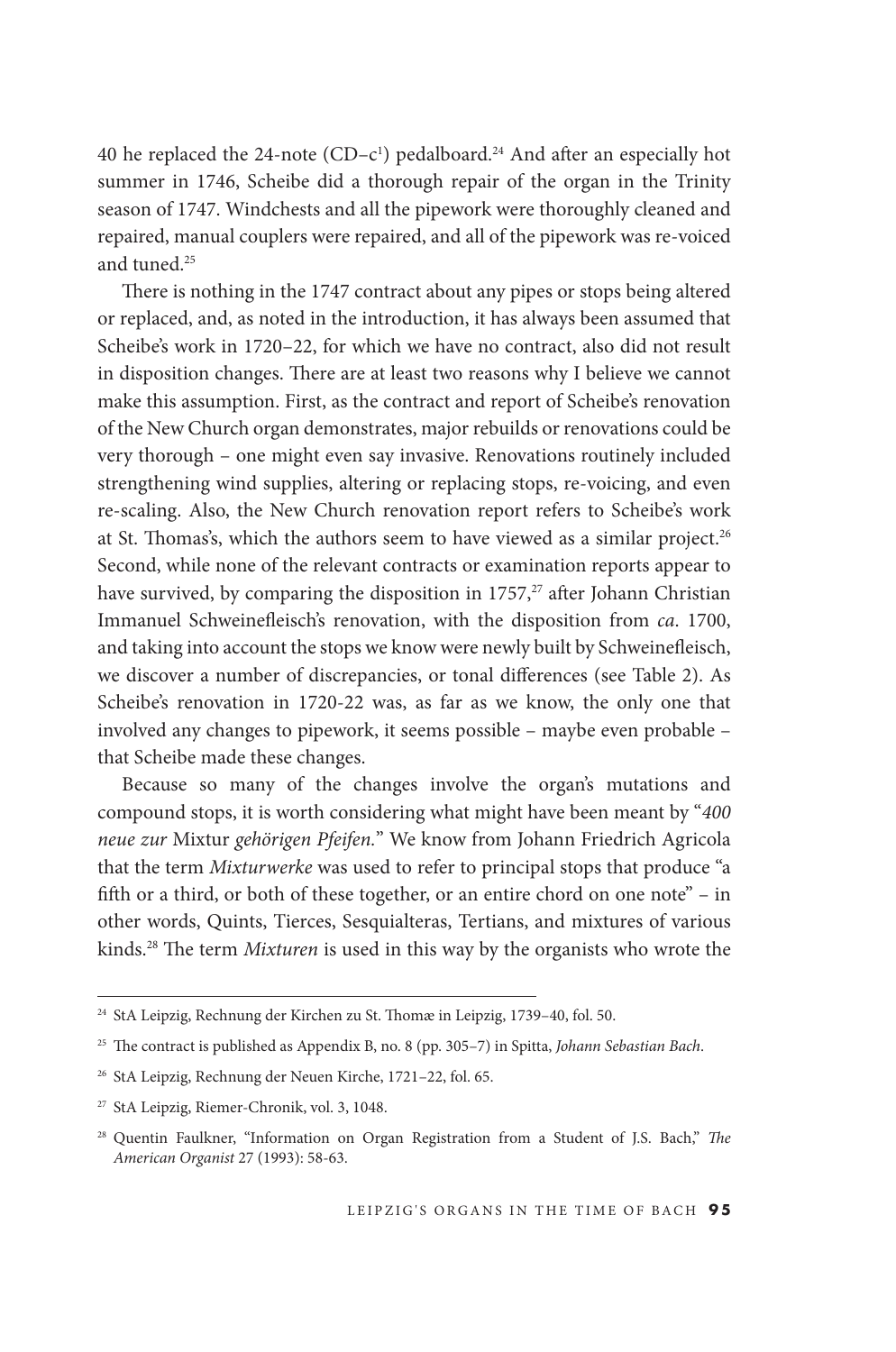New Church organ renovation report, who mention two new mixtures in the Hauptwerk, which can only refer to Tierce 1-3/5' and Mixtur VI.<sup>29</sup> I believe it possible, then, that Scheibe's "addition or replacement of some four hundred pipes belonging to mixture stops" – to paraphrase the scribe's succinct entry – resulted in changes to both mutations and compound stops.

#### **The Large Organ at St. Nicholas's**

Scheibe's renovation at St. Nicholas's took place over a twelve-month period in 1724–25. His major repair of the "entirely unreliable and faulty organ" cost 600 talers, at the conclusion of which an obviously well pleased city council awarded Scheibe 40 talers as a *Gratial* for "organ building well done" as well as an additional 4-taler *Discretion* to be dispersed among his assistants.<sup>30</sup> The only description of the work we have is from the chronicle of city historian Johann Salomon Riemer, where it is reported that Scheibe "removed the pipes and increased their number by 150."31

In the absence of the contract, the disposition of the organ recorded in 1741 by Johann Andreas Silbermann becomes an especially important source. A comparison of it with Thayssner's disposition reveals at least four tonal changes – three of which involve mutations (see table 2), and, taking the cost into account, and if Scheibe's renovation of the New Church organ and his proposal to renovate Thayssner's organ at St. Jacob's Church in Cöthen are any indication, the renovation would have been substantial. In his proposal to Cöthen in 1746- 47 Scheibe requested 480 talers for work that included moving and arranging the bellows so that they could be pumped by foot, as well as strengthening them with new horse veins, re-leathering them, and making them airtight again with glue; cleaning the windchests and providing the pallet box with brass springs; adjusting and correcting the poor playing action; cleaning and re-voicing all of the pipework; replacing small pipes that had been attacked by lead sugar; and setting a "good temperament" and tuning the organ.<sup>32</sup>

 29 StA Leipzig, Rechnung der Neuen Kirche in Leipzig, 1721-22, fol. 70.

<sup>&</sup>lt;sup>30</sup> StA Leipzig, Rechnung der Kirchen zu St. Nicolai in Leipzig, 1725-26, fol. 53. The records thus contradict the assertion made in 1741 by "Aemilius" [Gottfried August Homilius] that "Mr. Scheibe renovated the organ at St. Nicholas's, but ruined more of it than he improved." Marc Schaefer, ed., *Das Silbermann Archiv* (Winterthur, Switzerland: Amadeus, 1994), 173.

<sup>&</sup>lt;sup>31</sup> StA Leipzig, Riemer-Chronik, vol. 1, 161. Contrary to what Schering assumed, the organ was playable throughout the renovation.

 32 Hubert Henkel, "Die Orgeln der Köthener Kirchen zur Zeit Johann Sebastian Bachs und ihre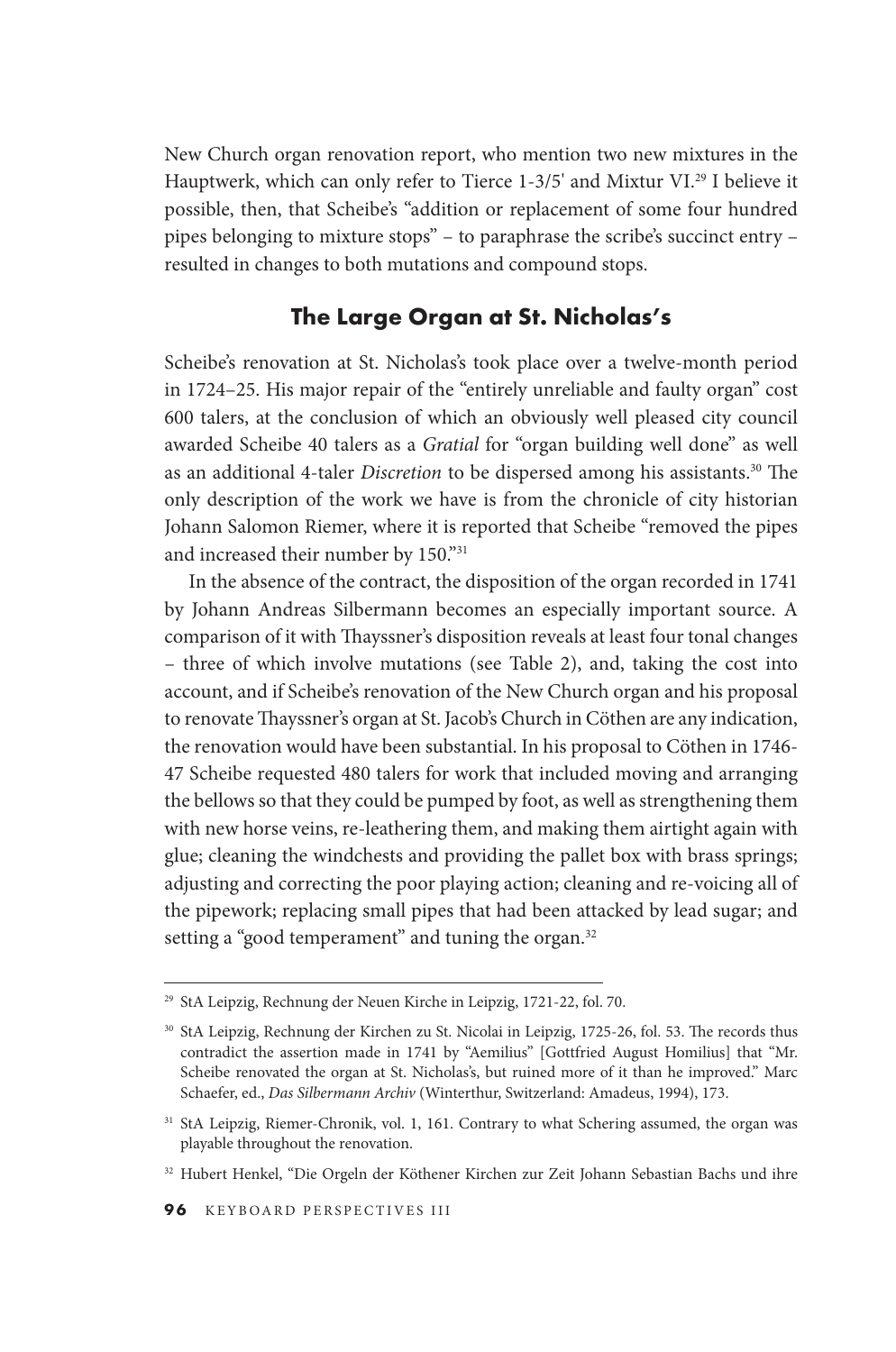It is noteworthy there were so few changes to Thayssner's late seventeenthcentury organ at St. Nicholas's. According to Silbermann's description,<sup>33</sup> Scheibe may have repaired but did not change Thayssner's four multi-fold bellows. The organ had an "old façade" – no doubt from *ca*. 1600 – that was black and gilded, with flat and pointed towers, shutters, and rich decoration. The Rückpositiv stop action had iron stopknobs that were shoved sideways within long notches. The compass remained CD-c<sup>3</sup>/CD-d<sup>1</sup>. Reed resonators were made of sheet metal, the boots of wood. The Pedal, Thayssner's addition to Lange's organ, stood "to the left on the floor, very hidden."34

That Scheibe built only 150 new pipes suggests that in 1724 the cantor and organist did not wish to make signifcant tonal changes to the organ. Afer the renovation the organ would have had pipework from three builders in its magnifcent Renaissance case: ten original stops from Lange (re-scaled and/ or re-voiced by Thayssner and perhaps also by Scheibe), twenty-three stops newly built by Thayssner (and perhaps re-voiced by Scheibe, including reeds, mixtures, and all of the stops in the Brustwerk and Pedal),<sup>35</sup> and four stops newly built by Scheibe.

## **The Small Organ at St. Thomas's and the New Organ at St. John's**

For the frst twenty years or so of Bach's Leipzig tenure, the organ in St. John's Church was the instrument built in 1694-95 by Johann Tobias Trost of Grimma. There was no concerted music performed at St. John's, where the fourth, or least experienced, choir of the St. Thomas School, which was limited to singing chorales in unison, appeared only on the three major feasts of the church year. It is not clear when the congregation began to sing the hymns, but it may have coincided with the building of the Trost organ.

In March 1741 Scheibe agreed to build a new organ. He was paid in

Geschichte," *Cöthener Bach-Hefe* 3 (1985): 10-11. A renovation of the organ did not occur until 1766–68.

 33 Schaefer, ed. *Das Silbermann Archiv*, 173.

<sup>&</sup>lt;sup>34</sup> Thayssner's Pedal division and the organ's Renaissance decoration, including its painted doors, are visible in the watercolor painted by Carl Benjamin Schwarz (1757–1813) before the major renovation of the church in 1784–97. The painting is reproduced in, for example, Wolff and Zepf, *Die Orgeln J.S. Bachs*, 68.

<sup>&</sup>lt;sup>35</sup> Thayssner lists the new stops he built in a memorandum dated March 1, 1694, StA Leipzig, Stift IX A 2, fol. 17v.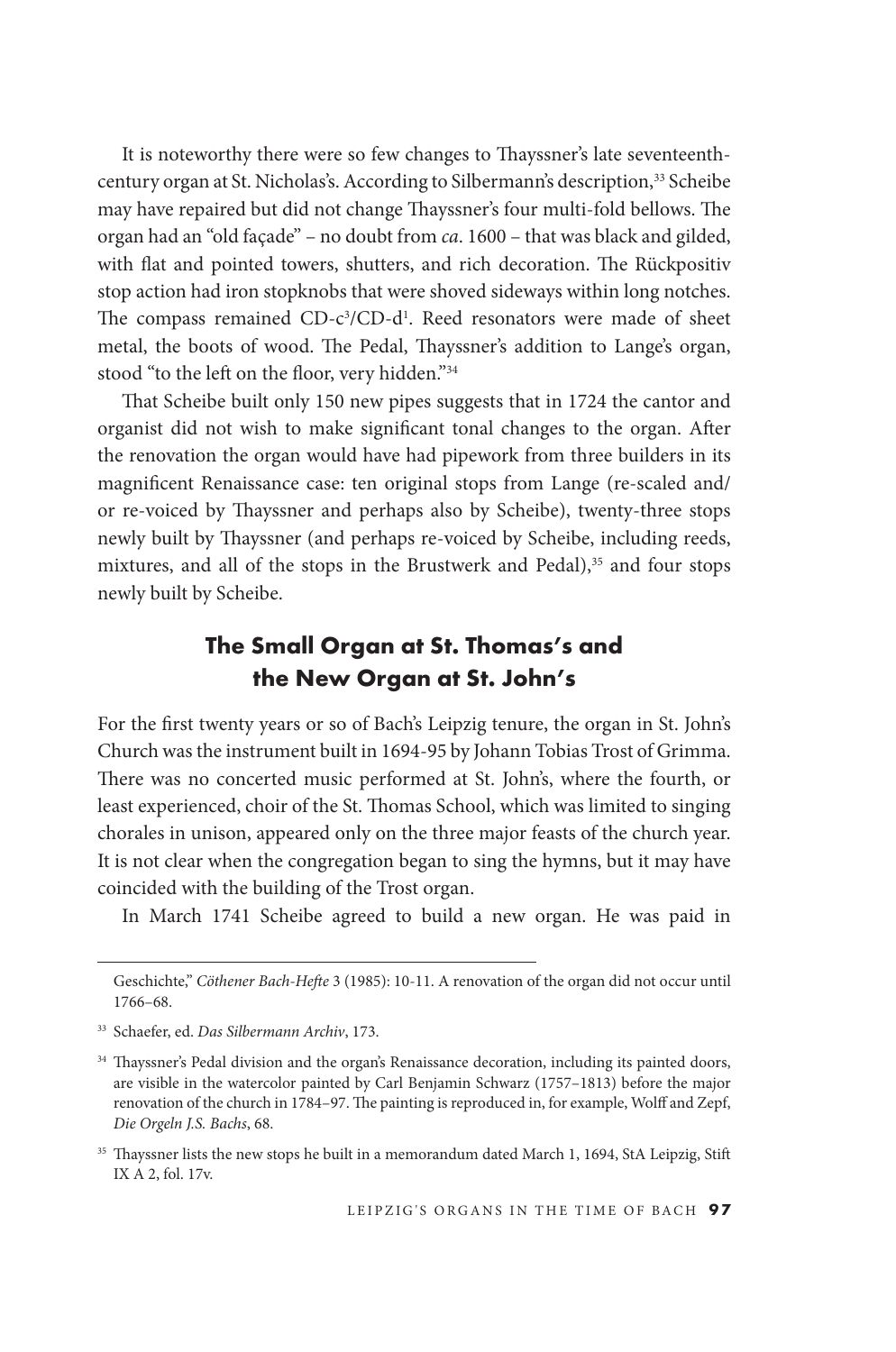part by being given the Trost organ at St. John's as well as the small organ at St. Thomas's, an instrument he had evaluated the previous year. Scheibe's evaluation memorandum<sup>36</sup> reveals that the Oberwerk of St. Thomas's small organ had a short-octave bass and that the compass of the Pedal was CDE-c<sup>1</sup>; its list of stops, as Spitta pointed out,<sup>37</sup> differs from the disposition recorded *ca*. 1700 in a number of ways. The changes relevant to this discussion (see Table 2) could have been made either in 1720–21, when Scheibe was paid 9 talers 3 groschen for "repair of the small organ which had been totally unusable,"38 or in 1727–28, when Zacharias Hildebrandt was paid 15 talers for bringing eight stops into playing condition.<sup>39</sup> No matter who made them, it is of interest that precisely eight stops were considered by Scheibe to be worth re-using in the new St. John's organ.

Three aspects of Scheibe's new organ for St. John's must be emphasized. First, Scheibe provided a means by which a performer could "play *Piano* and *Forte*  on the same manual quite extraordinarily well;" while it is unclear exactly how he achieved this,<sup>40</sup> the invention brings to mind the dizzying array of keyboard instruments that were invented in Italy and Germany in the frst half of the eighteenth century, all of which provided new methods of expression and many of which provided the possibility of playing *forte e piano.* Second, the disposition provides an interesting model for a small organ of some twentytwo stops: note the presence of Quintadenas in each division; the independent ranks in the principal choruses; the fairly well developed fute choruses in each division; the Nasat 2-2/3' and Tertian II in the secondary division; the Violon 8' in the Pedal; the absence of manual reeds. Third, Scheibe demanded, and eventually received some sixteen months later, substantial extra payment for several stops he built over-and-above the contract, apparently at a city council member's request. As Henkel suggested, this dispute may be the reason why

 36 StA Leipzig, Stif IX A 2, fol. 105r-v.

<sup>&</sup>lt;sup>37</sup> Spitta, *Johann Sebastian Bach*, 2:284n172. The English translation should read: "several stops were missing [from the list]" not "several stops were taken away."

<sup>&</sup>lt;sup>38</sup> StA Leipzig, Rechnung der Kirchen zu St. Thomæ in Leipzig, 1720–21, fol. 42.

 39 StA Leipzig, Rechnung der Kirchen zu St. Tomæ in Leipzig, 1727–28, fol. 41. Quoted in Dähnert, *Historische Orgeln in Sachsen*, 220n231.

 40 Jakob Adlung describes how Christoph Gottlieb Schröter of Nordhausen, "among others," had accomplished being able to make a tone louder or sofer while continuing to play. See Jakob Adlung, *Anleitung zur musikalischen Gelahrtheit* (Erfurt, 1758; facs. reprint, Kassel: Bärenreiter, 1953), 505-6.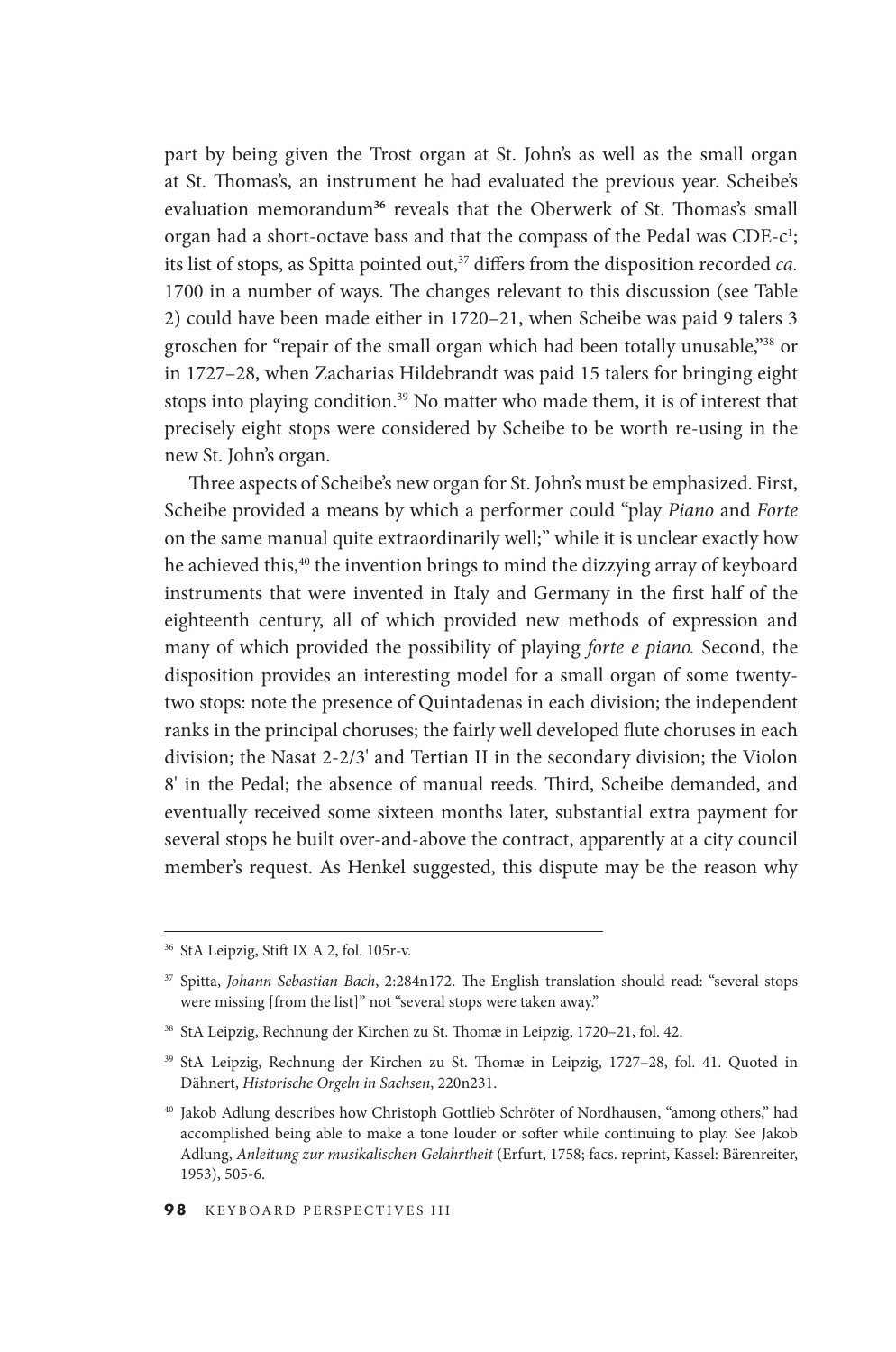the organ was examined so exactingly by Bach and Hildebrandt.<sup>41</sup> According to Forkel, Bach had a reputation for doing all he could to ensure that organ builders received fair remuneration. When he thought a builder would take a loss, he tried to induce those who had contracted for it to pay more – and he was in fact successful in several [cases.42](https://cases.42) In this regard it is noteworthy that the story of the St. John's organ examination fnds its way into several Bach biographical accounts. As the *Obituary* put it, "the complete approval that our Bach expressed about the instrument did no slight honor both to the organ builder and, because of certain circumstances, to Bach himself."43

#### **Conclusions**

As will have become obvious, commonly held views about Leipzig's organs are in need of revision. The church organs apparently did not remain unchanged for the ffy or so years between circa 1700, when their dispositions were recorded by Vogel, and Bach's death in 1750. Scheibe's renovations expanded wind supply; replaced windchests; improved playing actions; replaced iron parts with brass; repaired pipes sufering from tin pest; made the Pedal division independent from the Hauptwerk; replaced shallots, tongues, and resonators of reed stops; made mutations, including the Tierce, available as independent ranks; revised mixture compositions; widened scalings; re-voiced pipework, including, famously, the Violdigamba; set or re-set the temperament; and provided new stops such as the Sordino, a solo reed.

While any one of these could be expanded upon at length, I will focus here very briefly on the Tierce mutation. Werckmeister observed that the Tertian is useful, but it is even better if each of its two ranks  $-1-3/5'$  and  $1-1/3' - i$ s available as a separate stop, because then one can construct a greater number of registrations.<sup>44</sup> He also observed that the independent Quint and Tierce were necessary "so that the overtone series is complete and the stops in the plenum

 41 See Henkel, "Zur Geschichte der Scheibe-Orgel," 44-50, for a discussion of Scheibe's St. John's organ and the examination by Bach and Hildebrandt.

<sup>&</sup>lt;sup>42</sup> Johann Nikolaus Forkel, *On Johann Sebastian Bach's Life, Genius, and Works,* in Hans T. David, Arthur Mendel, and Christoph Wolf, eds., *Te New Bach Reader* (New York: W.W. Norton, 1998), 441.

<sup>&</sup>lt;sup>43</sup> The New Bach Reader, 306.

 44 Andreas Werckmeister, *Erweiterte und Verbesserte Orgel-Probe* (Quedlinburg, 1698; facs. reprint Kassel: Bärenreiter, 1970), 74.